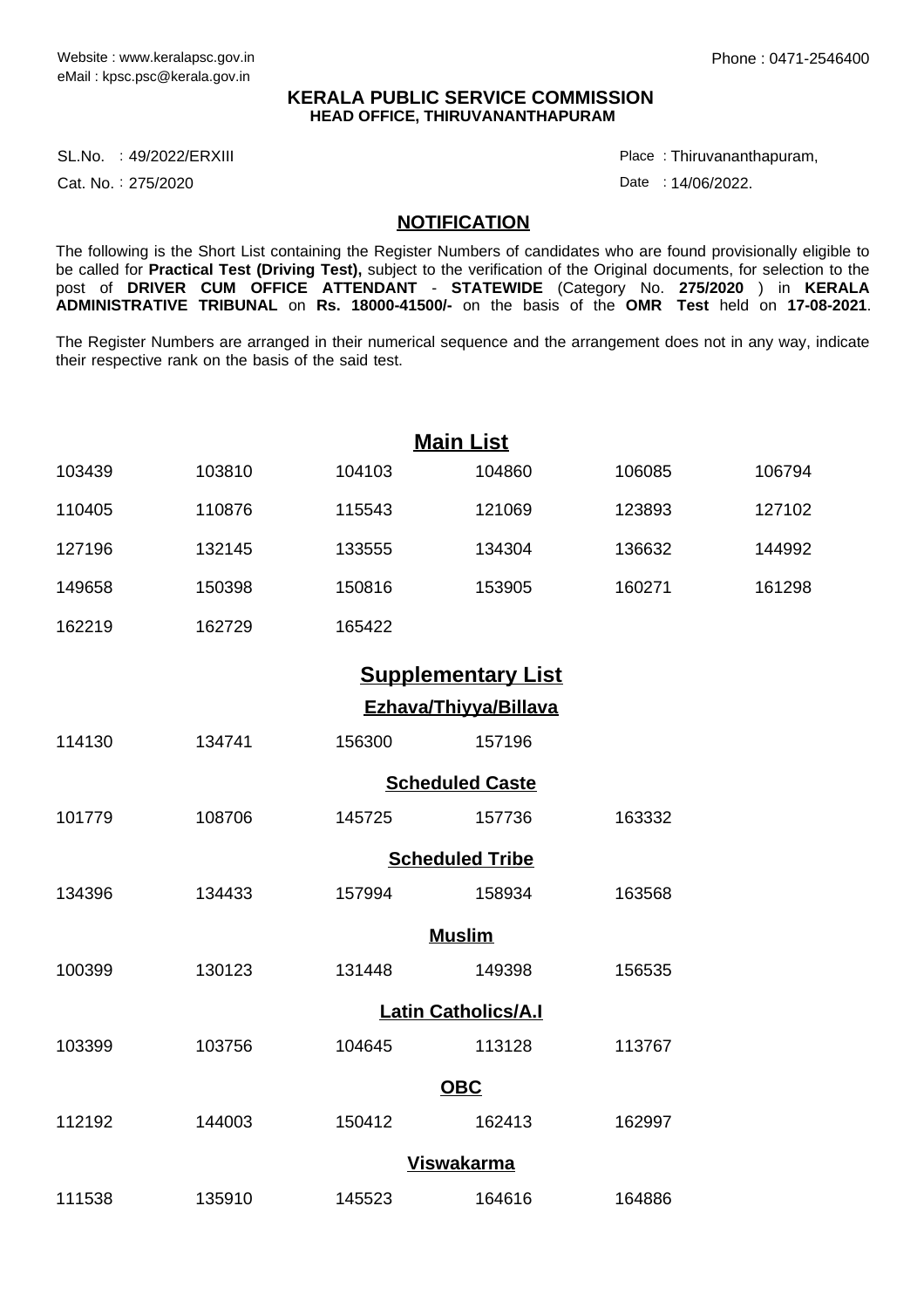|        | <b>SIUC Nadar</b> |                                                 |        |        |  |  |  |
|--------|-------------------|-------------------------------------------------|--------|--------|--|--|--|
| 102485 | 107504            | 109431                                          | 111088 | 112194 |  |  |  |
|        |                   | <b>Scheduled Caste Converts to Christianity</b> |        |        |  |  |  |
| 116553 | 126536            | 127651                                          | 130678 | 132221 |  |  |  |
|        |                   | <b>Dheevara</b>                                 |        |        |  |  |  |
| 123329 | 127164            | 134814                                          | 150718 |        |  |  |  |
|        |                   | <b>Hindu Nadar</b>                              |        |        |  |  |  |
| 100167 | 101500            | 110834                                          | 111882 | 112540 |  |  |  |
|        |                   | <b>Economically Weaker Section</b>              |        |        |  |  |  |
| 110310 | 116767            | 116940                                          | 127932 | 150797 |  |  |  |
|        |                   |                                                 |        |        |  |  |  |

## **List of Differently Abled Candidates for 3% Reservation**

Not Eligible